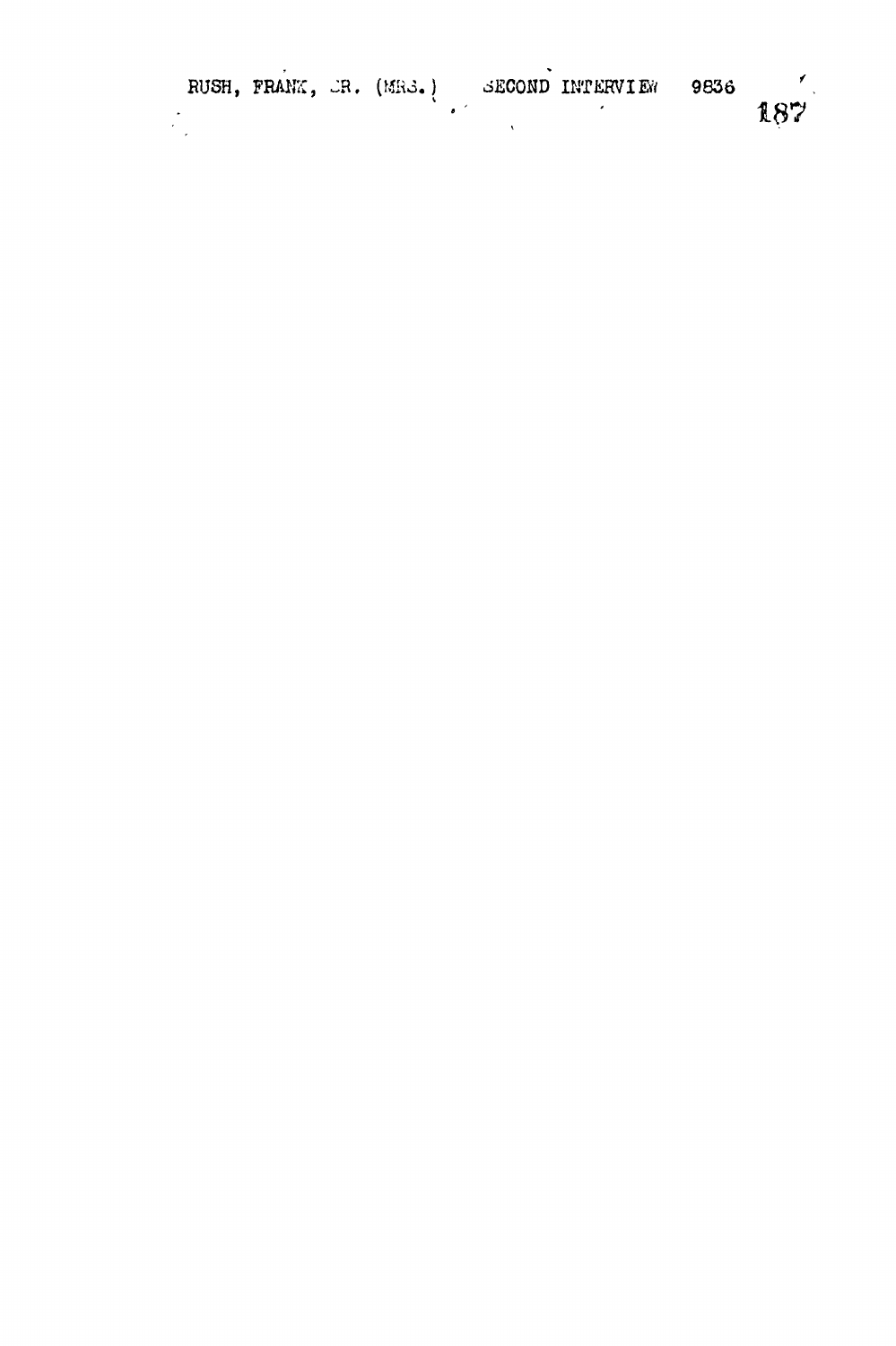RUSH, FRANK, SR. (MRS) SECOND INTERVIEW , 9836.

Bessie L. Thomas, Investigator, January 24, 1938.

## . Interview With Mrs, Frank Rush, Sr. Lawton, Oklahoma.

' By the proclamation of President Theodore Roosevelt, dated June 2. 1905, the Wichita National Forest was designated as a national game preserve and dedicated to the preservation of wild animals and birds of national importance.

The forest comprises 61,500 acres, covering a greater part of the Wichita Mountains in southwest Oklahoma. The entire area lies in Comanche County and is one hundred seventeen miles southwest of Oklahoma City. The Fort Sill Military Reservation, 50,000 acres, adjetos the forest on the east.

The land now Embraced within the preserve was then of the Apache, Comanche and Kiows reservations.

In 1901, when the reservation wes thrown open to settlement. Congress set aside this tract of  $61,500$  acres

set as identified that  $\mathcal{S}_1$  tract  $\mathcal{S}_2$  tract  $\mathcal{S}_3$  acres  $\mathcal{S}_4$  acres  $\mathcal{S}_5$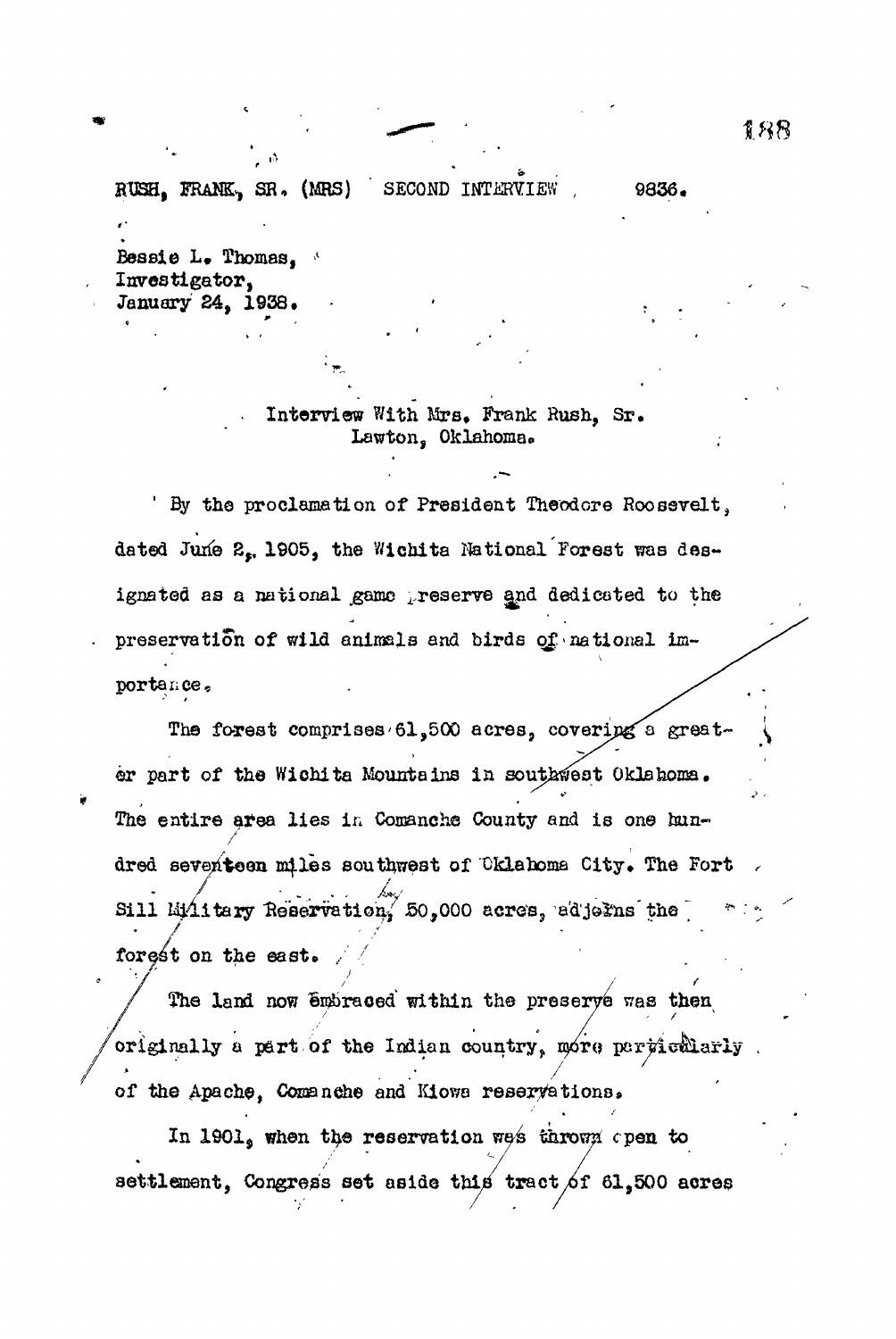RUSH, FRANK, SR. (MRS) SECOND INTERVIEW 9836.

**& \*.**

and it was held as a forest reserve under the jurisdiction of the Department of the Interior. The forest is timbered mostly with scrubby and scattered white oak, cedar and some pecan trees.

In view of the light snowfall in Oklahoma and the fact that thousands of buffalo had previously inhabited the plains all the year round, subsisting on the native grass it seemed evident that it would be possible for  $\cdot$ buffalo to maintain themselves, grow, and produce young in the Wichita. National Forest, The buffalo were fast becoming extinct and since no species of large quadrupeds can be bred and perpetuated in confinement it was believed the only way to insure perpetuation of the buffalo would be through the creation of herds maintained by the Government on large areas of grazing grounds.

Doctor-Hornaday suggested to the New York Zoological • Society that it should offer to the Federal Government through the Secretary of Agriculture, a free gift of a herd of not less than twelve pure-blood American buffalo . of various ages, to servo as the nucleus of a national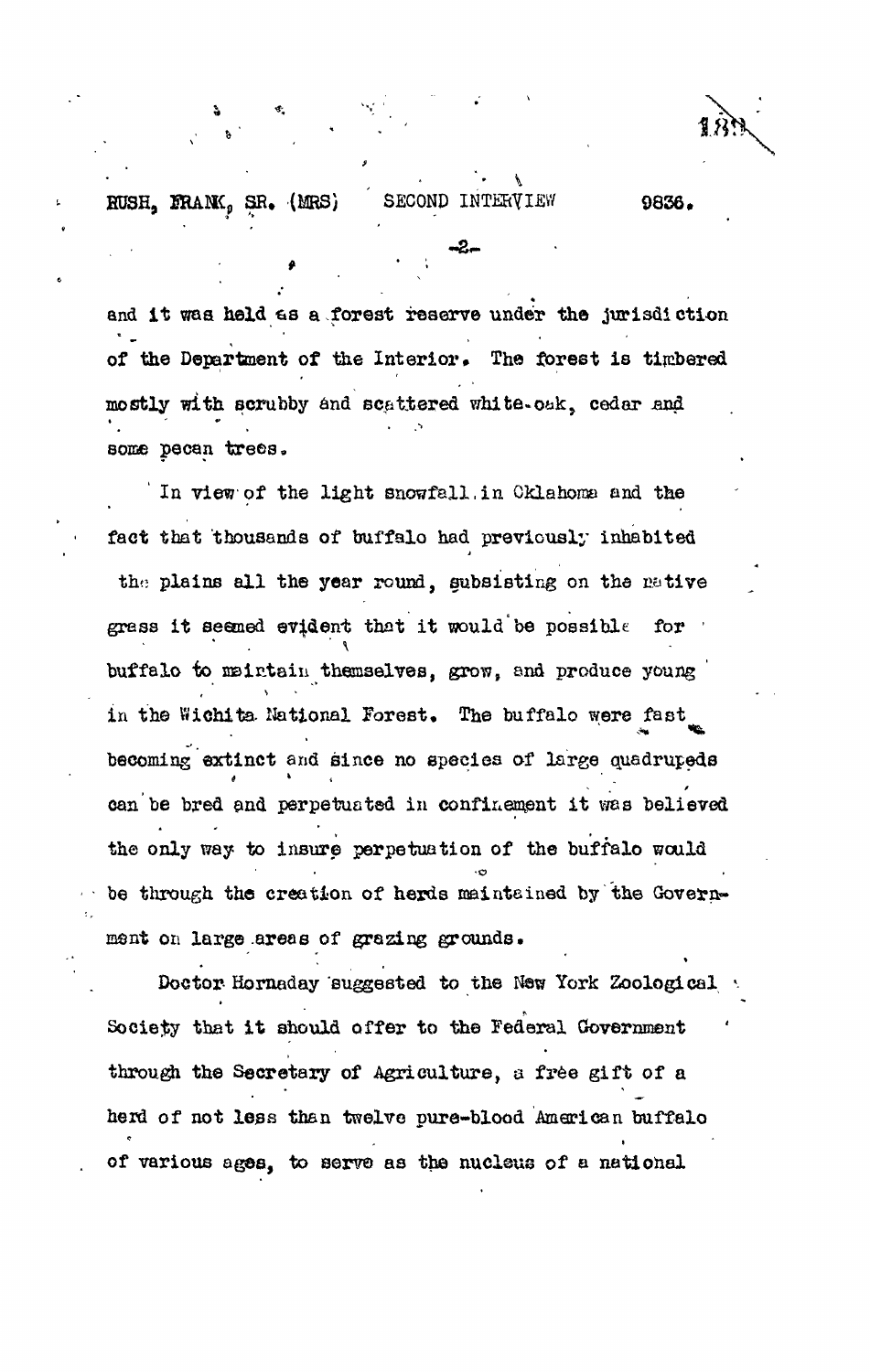herd, provided Congress would appropriate funds for a fence to be built around a large range in the Wichita Preserve, and maintain the animals. The suggestion met with instant approval by the society and the offer was. made, and accepted by the Secretary of Agriculture.

In 1906 Congress appropriated \$15,000.00 to fence an enclosure of 8.000 acres for a pasture for buffalo and fifteen miles ot  $7\frac{3}{10}$  foot wire fence was finished in 1907. Within this fence is a pasture of choice mesquite grass, buffalo grass, and blue-stem. Heavy growths of blackjake and oak cover most of the slopes, and near the bases of the elevations black jack and post oak groves extend down into the level country for a quarter of a mile.

In some parts of this pasture there are trees sixty The mountains, hills, and timber afford feet in helghth. good shelter for the buffalo from the worst storms of the winter. The most important grazing area within the enclosure is known as "Winter Valley because of its excollence as a winter rangé. Many buffalo wallows of early origin are found here and meaquite grass is plentiful.

9836.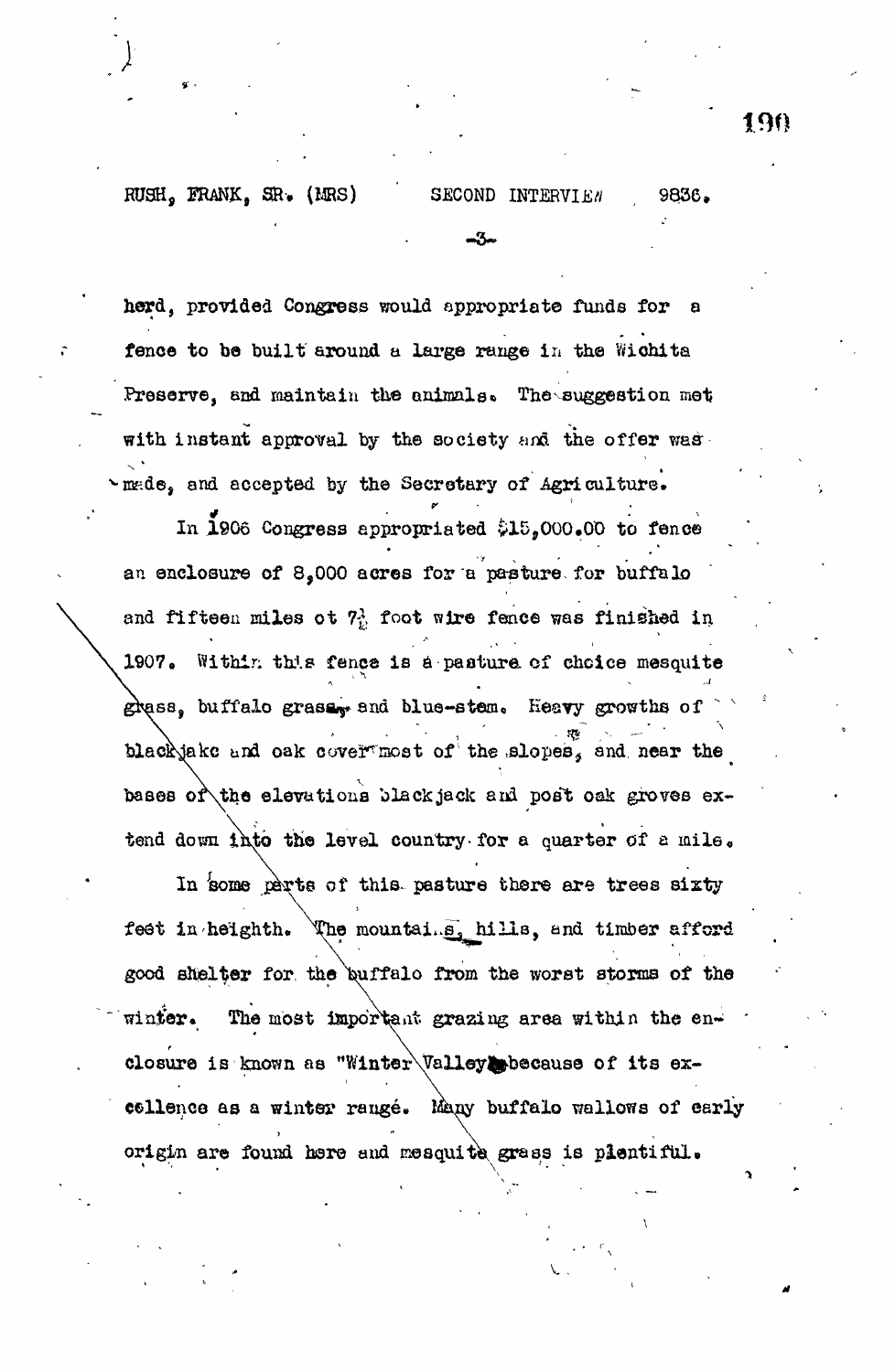RUSH. FRANK, SR. (MRS)

SECOND INTERVIEW 9836.

#### **EUFFALO.**

In October. 1907, there was shipped from the New York Zoological Society to the Wichita Forest eight cows and seven buf ale bulls and the herd thrived from the beginning. Two cows were lost in the early years from Texas or tick fever and several bulls have died, or have been killed in family quarrels but by 1915 there were one hundred fifty in the pasture.

Careful range estimates were made and a decision limit the herd to two hundred head ore hunreached t dred eighty feusles and twent, males. A method of procedure was worked out by which the surplus males are n w being disposed of by sale or by gift to zoological soleties and other interested agercies.

#### MK.

In April, 1912, elk were brought to the Forest, from the Jackson Hale, Wyoming, elk herd. There bas been a steady growth from this original herd and it has been decided to limit the herd not to exceed four hundred head.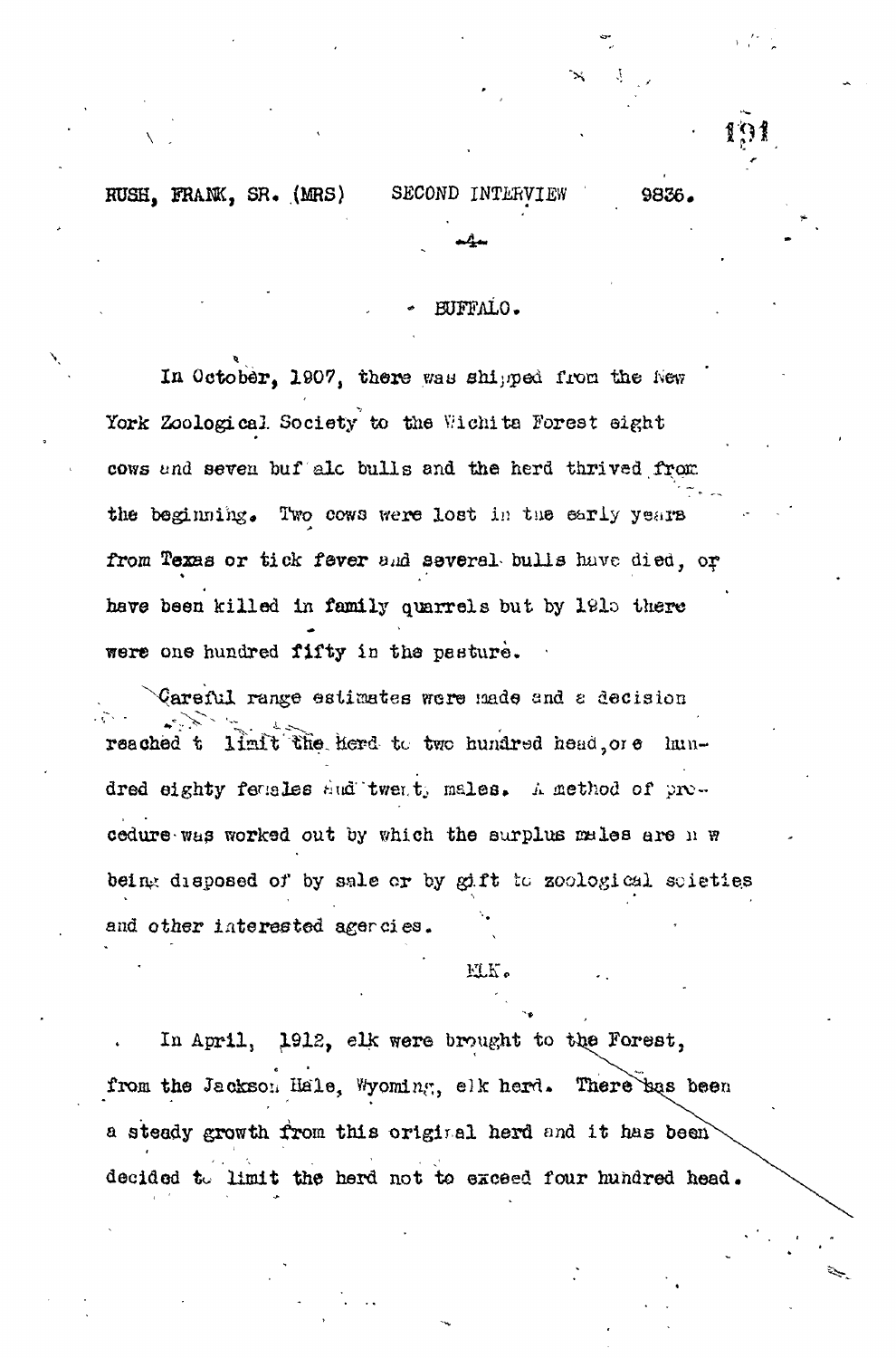RUSH. FRANK. SR. (LRS) SECOND INTERVIES 0836.

The surplus males are disposed of in the same way that the buffalo males are.

#### DEER.

-5-

Virginia, or white-tailed deer, are ative to this section of Wk ahoma and were plentiful in and around the Wichita Mountains when the country was first opened to settlement. Their number had been greatly reduced when the gime , reserve was established, but it かい is now estimated there are more that four hundred withis the forest bounderies. Five counties outside, and ad- . joining the forest maintain a closed season on deer and the herd is steadily increasing.

#### MARMOFE.

In 1910, a herd of eleven antelope were presented to the Government, all of which died, some in transit from the Yellowstone Park section where they were ob-.. tained. After their arrival at the Forest Preserve they developed serious internal disorders, the exact nature of which it was impossible to determine and which result ed in the gradual destruction of the entire herd.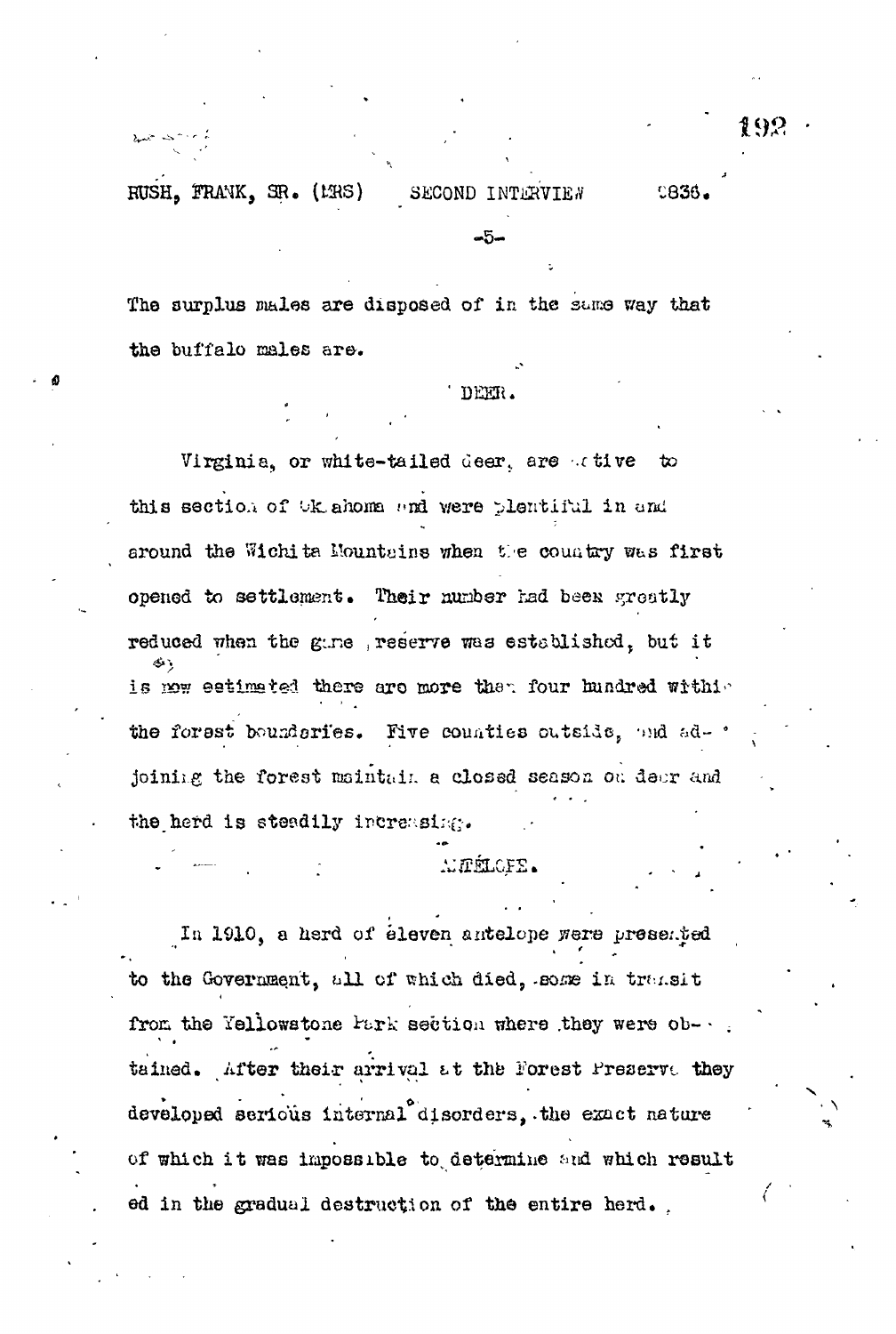$TUSH$ , FRANK, SR. (MRS) SECOND INTERVIEW

# In 1921, the american Rison Society donated to the Prescrve ten more antelope six of which died after their arrival so in 1922, six more were sent from a ranch in Alberta and one survived from this herd. From these three shipments of thenty-seven antelope but five lived but from these five the herd was brought up to seventeen head by 1924. Three pairs of twins were born in 1923 what this record was repeated in 1924. It present time there is therd of over one hundred.

### TLD TURTIYS.

In 1012 the United States Mologic 1 Durve, shipped thirteen wild turkeys to the Freserve from Atoku and today the floc- numbers over four hundred.

#### BIRDS.

The Preserve abounds in native bird life; forty-nine different species have been denated a few a which are the cardinal, su mer tanger, rock wien, blue bird, mocking bird, and seve al verities of the woodpecker, crow, hawk und the Grl.

9836.